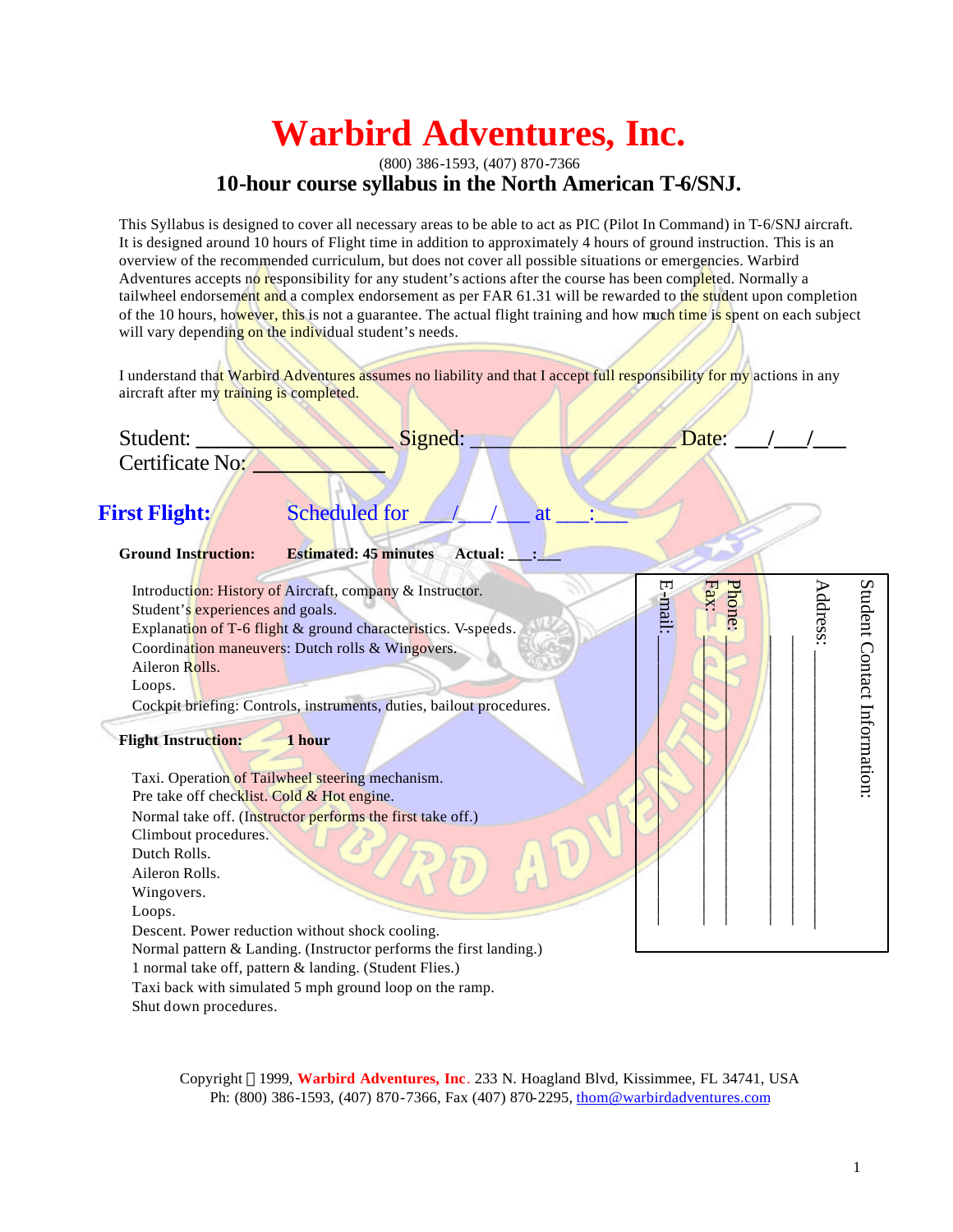### **Debrief: Time as necessary.**

 Dub video tape of flight. Instructor covers errors during the flight. Students questions. Assigned reading. Signing of student's logbook.

**Second Flight:** Scheduled for \_\_\_/\_\_\_/\_\_\_ at \_\_\_:\_\_\_

 $[$  Instructor:  $\overline{\bigwedge}$   $\overline{\bigcup}$   $\overline{\bigcup}$  Cert:  $\overline{\bigcup}$  Exp:

**Ground Instruction: Estimated: 30 Minutes Actual \_\_\_:\_\_\_**

Stalls: Power On & Off, Accelerated and unloaded, Different attitudes, Different configurations. Preflight inspection.

### **Flight Instruction: 1 hour**

 Cold starts vs. Hot starts. Normal take off & climb out. Slow flight: Straight, Left & Right turns. Stall entries & recoveries Power On Stalls: Straight, Left & Right turns. Power Off Stalls: Straight, Left & Right turns. Stalls: Landing Gear and/or Flaps up and down. Accelerated stalls: Straight, Left & Right turns, Up line, Down line and Inverted. (The up line, down line and inverted accelerated stalls will be done while performing loops.) Aileron rolls on return trip.

2-3 Normal landings, take offs and patterns.

**Debrief: Time as necessary.**

| Dub video tape of flight.                   |                      |      |
|---------------------------------------------|----------------------|------|
| Instructor covers errors during the flight. |                      |      |
| Students questions.                         |                      |      |
| Assigned reading.                           |                      |      |
| Signing of student's logbook.               |                      |      |
|                                             |                      |      |
| Instructor:                                 | $\gamma$ ert $\cdot$ | Exp: |

## **Third Flight:** Scheduled for <u>\_\_\_/\_\_\_/\_\_\_</u> at \_\_\_:

**Ground Instruction: Estimated: 30 Minutes Actual: \_\_\_:\_\_\_**

Pattern procedures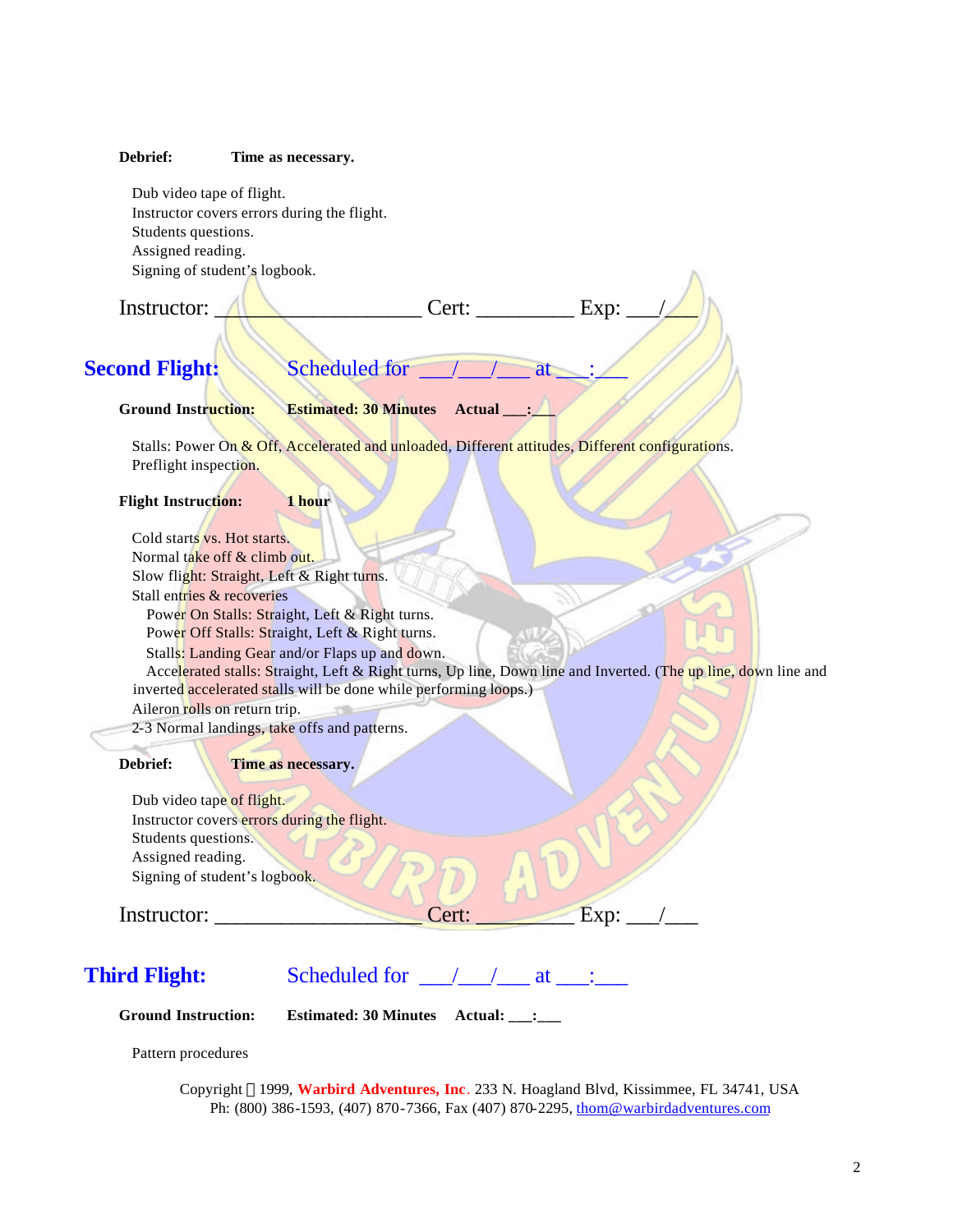The Go-around. Cuban 8's & Reverse Cubans. Barrel rolls: Navy and Air Force methods.

## **Flight Instruction: 1 hour** Normal Take off Aileron rolls on climb out. Cuban 8's & Reverse Cubans. Barrel rolls: Navy and Air Force methods. 5-6 Normal landings, take offs, patterns and 1-2 Go-arounds. **Debrief: Time as necessary.** Dub video tape of flight. Instructor covers errors during the flight. Students questions. Assigned reading. Signing of student's logbook. Instructor: Exp: **Fourth Flight:** Scheduled for <u>11/2</u> at **Ground instruction: Estimated: 20 minutes Actual: \_\_\_:\_\_\_** Hesitation Aileron rolls: 2, 4, 8 and 16 point. Immelman. Split-S. Aborted take off. Wheel landings. **Flight Instruction: 1 hour** Normal takeoff. Hesitation Aileron rolls on climb out. Immelman. Split-S. Hesitation Aileron rolls on descent. 5-6 Wheel landings, normal patterns & takeoffs. Aborted takeoff.

## **Debrief: Time as necessary.**

 Dub video tape of flight. Instructor covers errors during the flight. Students questions. Assigned reading. Signing of student's logbook.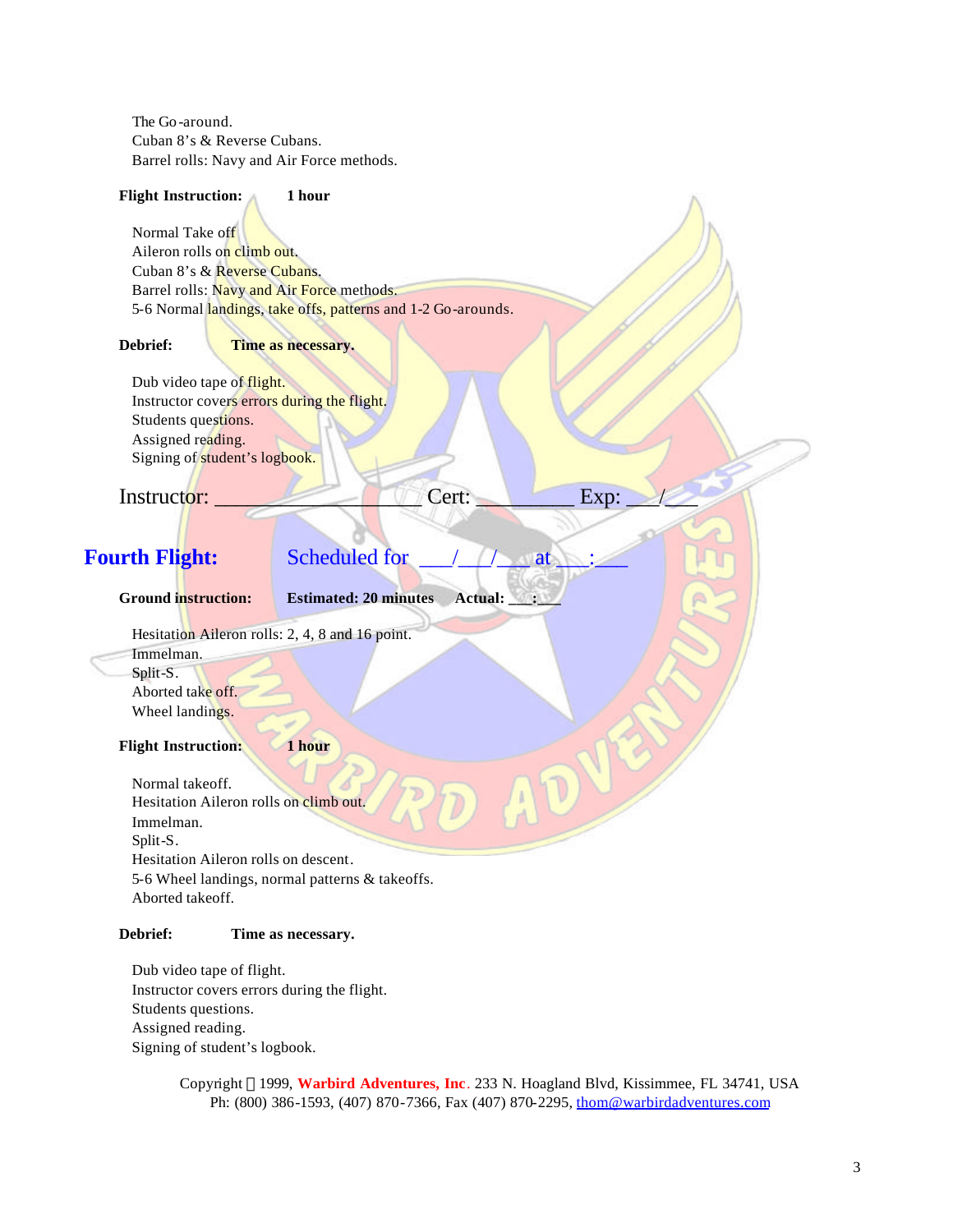| Instructor:                                 |                                                                                                         |       | Cert: $\begin{array}{c} \begin{array}{c} \text{L} \\ \text{L} \end{array} \end{array}$ |  |
|---------------------------------------------|---------------------------------------------------------------------------------------------------------|-------|----------------------------------------------------------------------------------------|--|
| <b>Fifth Flight:</b>                        | Scheduled for $\angle$ $\angle$ $\angle$ at $\angle$ :                                                  |       |                                                                                        |  |
| <b>Ground instruction:</b>                  | Estimated: 20 Minutes Actual: __: ___                                                                   |       |                                                                                        |  |
| Inverted flight.                            |                                                                                                         |       |                                                                                        |  |
| Slow rolls.                                 |                                                                                                         |       |                                                                                        |  |
| Snap rolls over the top: The Avalanche.     |                                                                                                         |       |                                                                                        |  |
| Short & Soft field take offs & Landings.    |                                                                                                         |       |                                                                                        |  |
| <b>Flight Instruction:</b>                  | 1 hour                                                                                                  |       |                                                                                        |  |
|                                             | Short field take off. (Instructor will perform the first Short field take off.)                         |       |                                                                                        |  |
| Students choice of rolls on climb out.      |                                                                                                         |       |                                                                                        |  |
|                                             | Inverted flight. (This will performed only once.)                                                       |       |                                                                                        |  |
|                                             | Slow rolls. (This will be limited to this flight.)<br>Avalanche. (This will be limited to this flight.) |       |                                                                                        |  |
|                                             | Note: These maneuvers are very hard on the equipment we are trying to preserve.                         |       |                                                                                        |  |
|                                             | 4-5 Short and Soft field operations. Normal patterns.                                                   |       |                                                                                        |  |
| Debrief:                                    | Time as necessary.                                                                                      |       |                                                                                        |  |
| Dub video tape of flight.                   |                                                                                                         |       |                                                                                        |  |
| Instructor covers errors during the flight. |                                                                                                         |       |                                                                                        |  |
| Students questions.                         |                                                                                                         |       |                                                                                        |  |
| Assigned reading.                           |                                                                                                         |       |                                                                                        |  |
| Signing of student's logbook.               |                                                                                                         |       |                                                                                        |  |
| Instructor:                                 |                                                                                                         | Cert: | Exp:                                                                                   |  |
|                                             |                                                                                                         |       |                                                                                        |  |
|                                             |                                                                                                         |       |                                                                                        |  |
| <b>Sixth Flight:</b>                        | Scheduled for $\frac{\sqrt{1-\lambda}}{\sqrt{1-\lambda}}$                                               |       | at                                                                                     |  |
| <b>Ground instruction:</b>                  | <b>Estimated: 30 Minutes Actual: __: __:</b>                                                            |       |                                                                                        |  |
| In-flight emergencies:                      |                                                                                                         |       |                                                                                        |  |
| Electrical failure.                         |                                                                                                         |       |                                                                                        |  |
|                                             | In-flight fires: electrical and engine.                                                                 |       |                                                                                        |  |
|                                             | Primary control surface failure.                                                                        |       |                                                                                        |  |
|                                             | Flap failures: Complete and differential.<br>Hydraulic failures: Landing gear, Flaps and brakes.        |       |                                                                                        |  |
|                                             | Landing gear system malfunctions.                                                                       |       |                                                                                        |  |
| Propeller runaway.                          |                                                                                                         |       |                                                                                        |  |
|                                             | Engine failures: Partial and complete, high and low altitude.                                           |       |                                                                                        |  |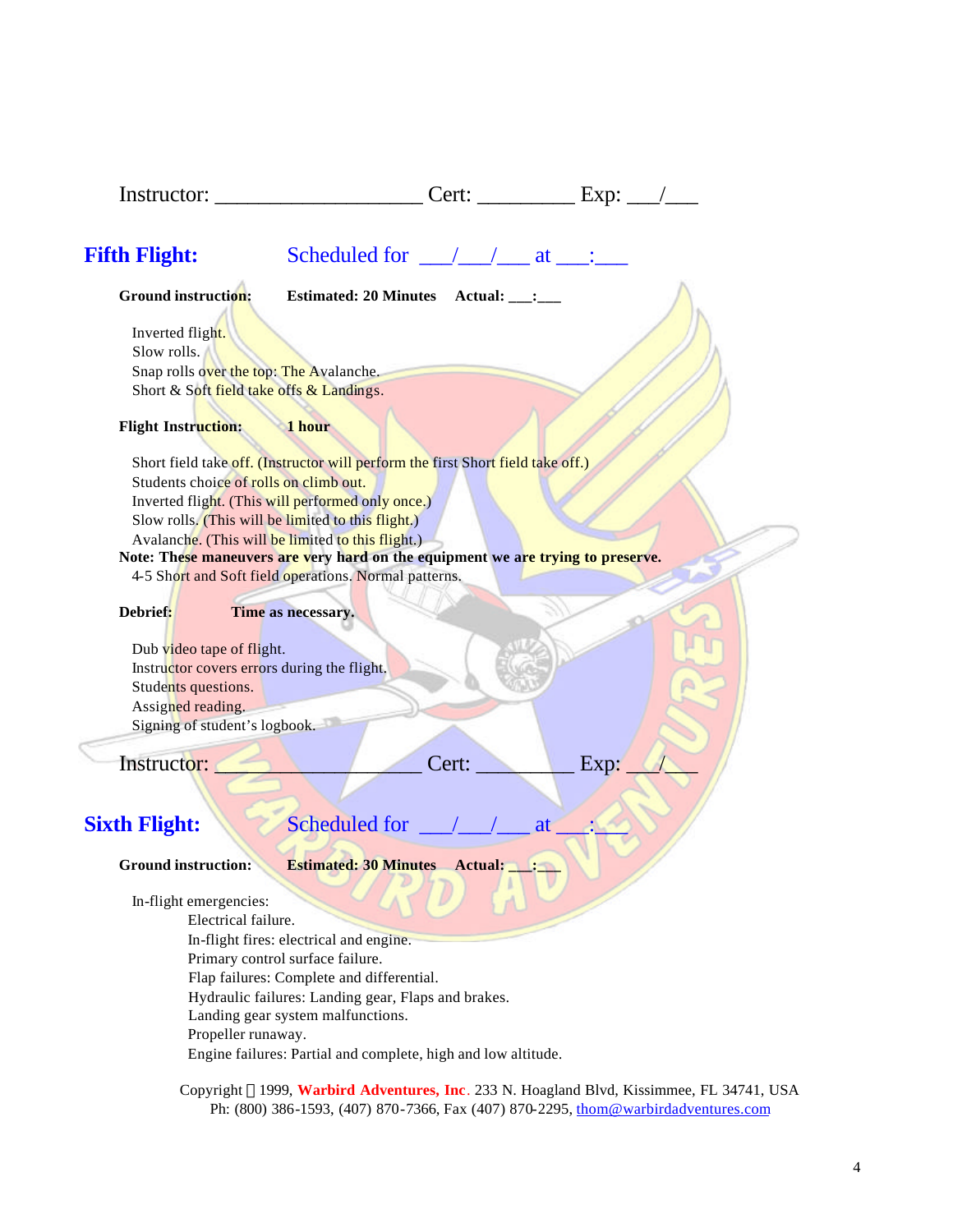Pitot/Static malfunctions. Off field landings: Gear up & Down.

### **Flight Instruction: 1 hour**

 Engine failure on take off. Simulated control failures. Simulated engine failures. Simulated off field landings. 5-6 normal patterns, landings and take offs with possible engine failures anywhere in the pattern.

**Debrief: Time as necessary.** 

Dub video tape of flight. Instructor covers errors during the flight. Students questions. Assigned reading. Signing of student's logbook.

Instructor:  $\blacksquare$ 

## **Seventh Flight:** Scheduled for <u>1996</u> Seventh Flight:

**Ground instruction: Estimated: 30 Minutes Actual: \_\_\_:\_\_\_**

 Cloverleaf. Hammerhead. Ground handling. Differences between models. Systems. Cross wind technique: Crab vs. slip. Taxi, take off, landing and patterns. Mooring.

**Flight Instruction: 1 hour**

 Cross wind take off. (The cross wind techniques may be covered earlier or later flights depending on weather.) Clover leaf. Hammerheads. (This will be limited to this flight.)

Cross wind landings, take offs and patterns.

## **Debrief: Time as necessary.**

 Dub video tape of flight. Instructor covers errors during the flight. Students questions. Assigned reading. Signing of student's logbook.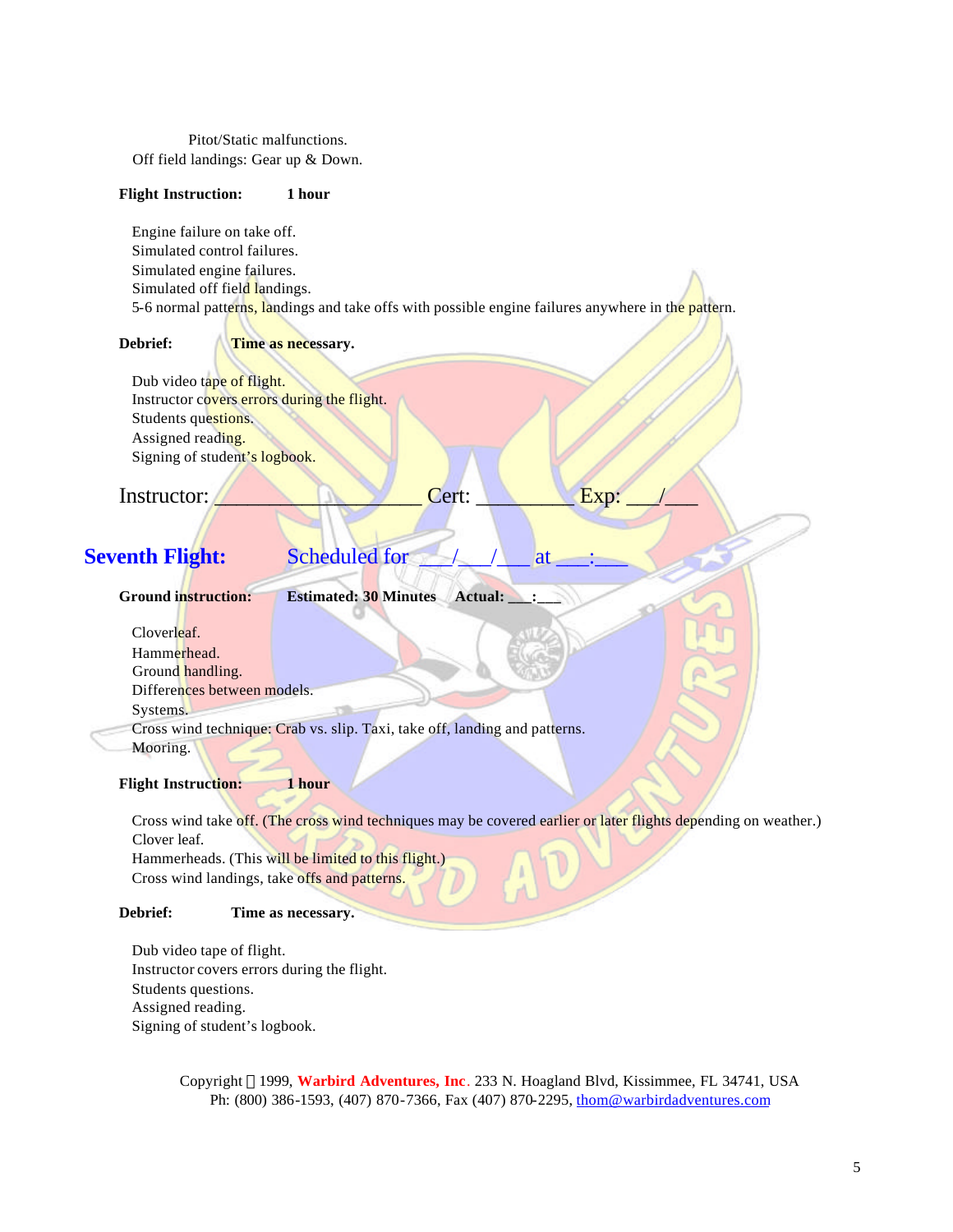| Instructor:                                                                                                                      |                                                                                                    | Cert: $\begin{array}{c c} \text{L} & \text{L} \\ \hline \end{array}$ |    |      |  |
|----------------------------------------------------------------------------------------------------------------------------------|----------------------------------------------------------------------------------------------------|----------------------------------------------------------------------|----|------|--|
| <b>Eighth Flight:</b>                                                                                                            | Scheduled for $\angle$ $\angle$ $\angle$ at $\angle$ :                                             |                                                                      |    |      |  |
| <b>Ground instruction:</b>                                                                                                       | Estimated: 20 Minutes Actual: __: ___                                                              |                                                                      |    |      |  |
| The Touch & Go.                                                                                                                  | Spins: Entries and recoveries, Normal, Accelerated and Flat. Upright and inverted.                 |                                                                      |    |      |  |
| <b>Flight Instruction:</b>                                                                                                       | 1 hour                                                                                             |                                                                      |    |      |  |
| Spin entries and recoveries: Left and right.                                                                                     | Normal-, Wheel-, Soft-, Short-field operations as necessary. Touch and Go's as well as taxi backs. |                                                                      |    |      |  |
| Debrief:                                                                                                                         | Time as necessary.                                                                                 |                                                                      |    |      |  |
| Dub video tape of flight.<br>Instructor covers errors during the flight.<br>Students questions.<br>Signing of student's logbook. |                                                                                                    |                                                                      |    |      |  |
| Instructor:                                                                                                                      |                                                                                                    | Cert:                                                                |    | Exp: |  |
| <b>Ninth Flight:</b>                                                                                                             | <b>Scheduled</b> for                                                                               |                                                                      | at |      |  |
| <b>Ground instruction:</b>                                                                                                       | <b>Estimated: 10 Minutes</b>                                                                       | Actual: __:                                                          |    |      |  |
| Review of previous maneuvers.                                                                                                    |                                                                                                    |                                                                      |    |      |  |
| <b>Flight Instruction:</b>                                                                                                       | 1 hour                                                                                             |                                                                      |    |      |  |
|                                                                                                                                  | Normal-, Wheel-, Soft-, Short-field operations as necessary. Touch and Go's as well as taxi backs. |                                                                      |    |      |  |
| Debrief:                                                                                                                         | Time as necessary.                                                                                 |                                                                      |    |      |  |
| Dub tape of flight.<br>Instructor covers errors during the flight.<br>Students questions.<br>Signing of student's logbook.       |                                                                                                    |                                                                      |    |      |  |
| Instructor:                                                                                                                      |                                                                                                    | Cert:                                                                |    | Exp: |  |